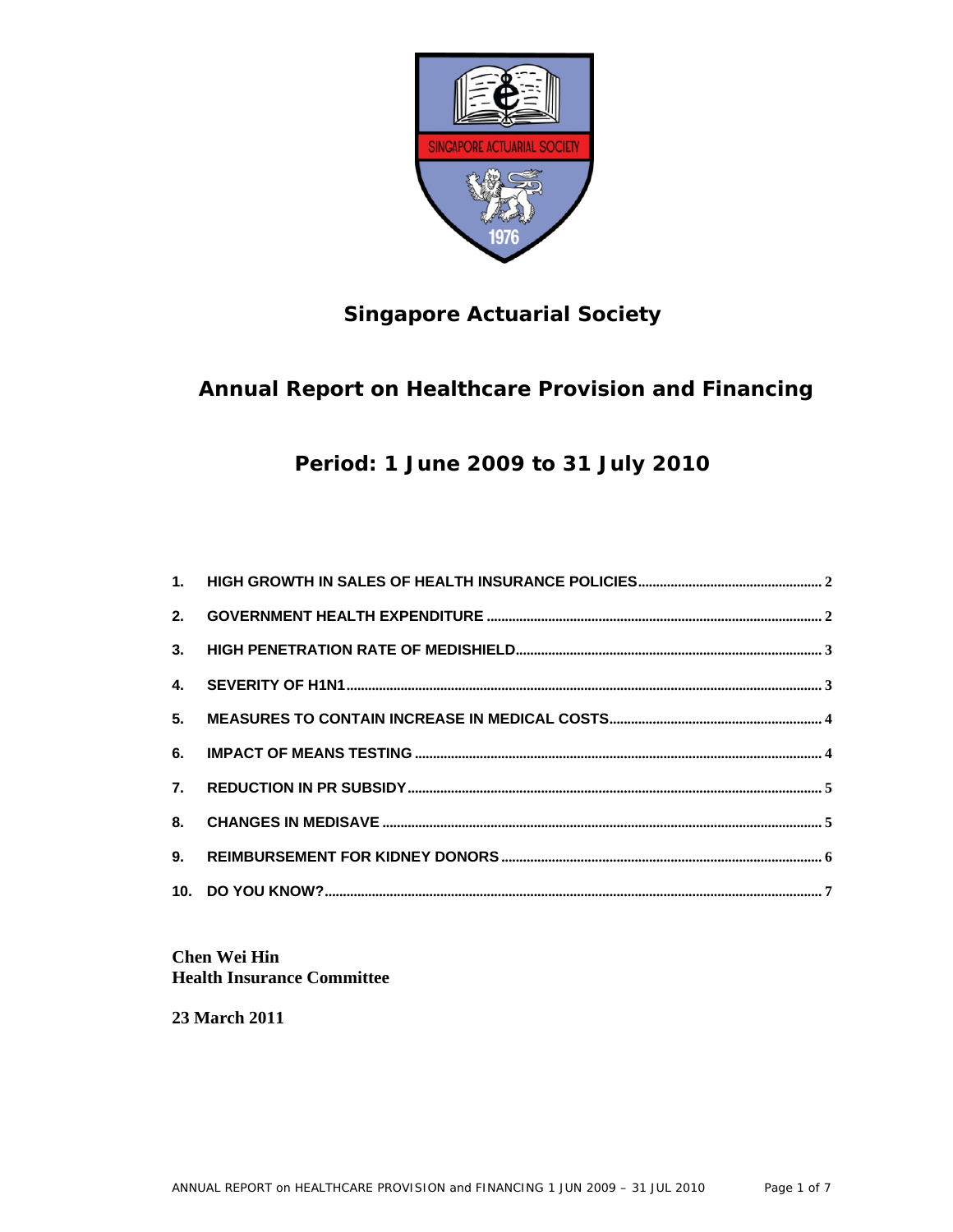# **1. High Growth in Sales of Health Insurance Policies**

Despite financial market uncertainties, the health insurance sales increased by 31% in 2009. Health insurance sales continue to grow at double-digit rate for the first half of 2010 (by 10%) over the same period last year. According to Life Insurance Association (LIA), the high growth rate reflects consumers' personal concern and keen awareness of the need for medical coverage in times of increasing medical costs.

| Sales period      | <b>Premium</b> | % Growth over the same<br>period previous year |
|-------------------|----------------|------------------------------------------------|
| Jan 09 to June 09 | S\$70m         | $+40%$                                         |
| Jan 09 to Sep 09  | S\$106m        | $+26%$                                         |
| Jan 09 to Dec 09  | S\$146m        | $+31%$                                         |
| Jan 10 to Mar 10  | S\$41m         | $+69%$                                         |
| Jan 10 to June 10 | S\$77m         | $+10%$                                         |

*Source: http://www.lia.org.sg/industry/performance The Straits Times – 13 February 2010, Health insurance sales in the pink last year* 

### **2. Government Health Expenditure**

Singapore's health expenditure is considered low compared to other developed countries. However, it is expected to increase with aging population.

|                                                                   | <b>FY07</b> | <b>FY08</b>    | <b>FY09 (est)</b> |
|-------------------------------------------------------------------|-------------|----------------|-------------------|
| Recurrent Health Expenditure (S\$m)                               | 2,020       | 2,379          | 3,009             |
| Development Health Expenditure (S\$m)                             | 185         | 337            | 733               |
| Government Health Expenditure/GDP (%)                             | 0.8         |                | 1.4               |
| Government Health Expenditure/Total<br>Government Expenditure (%) | 6.7         | 7 <sub>1</sub> | 8.7               |
| Government Health Expenditure per<br>person <sup>1</sup> (S\$)    | 615         | 745            | 1.002             |

*Notes:* 

*1 Singapore Residents* 

*Source: http://www.moh.gov.sg/mohcorp/statistics.aspx?id=5972*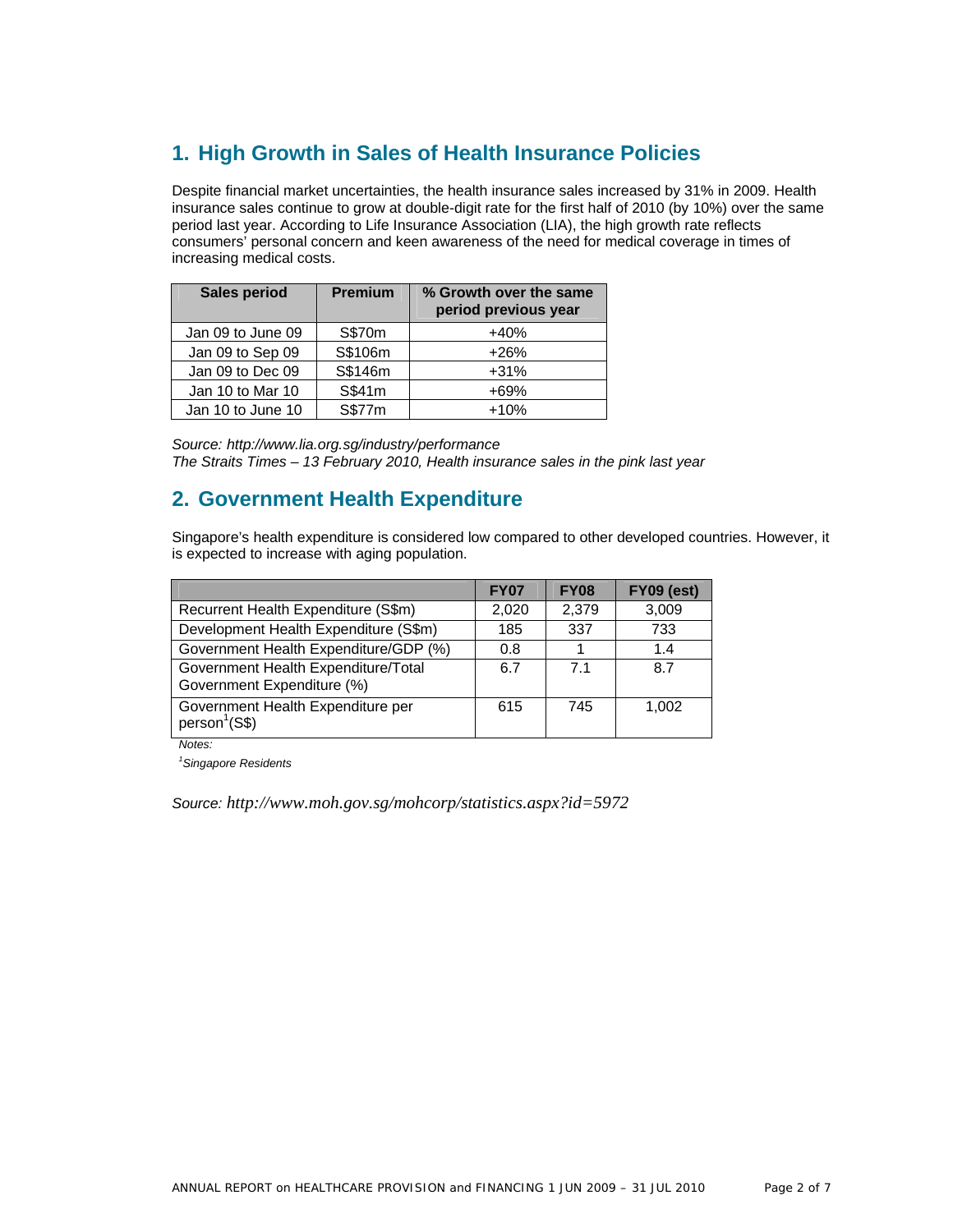# **3. High Penetration Rate of MediShield**

MediShield now covers around 70% of Singaporeans below age 21. Newborns have been automatically included under MediShield from birth since December 2007. Only 2% opted out of the scheme. For adults above the age of 20, around 90% are insured under MediShield. Overall, 84% of Singapore's population is insured under MediShield, and MOH aims to increase this to 90%.

Almost 60% of those who have MediShield also own a Private Integrated Shield plan. The yearly growth rate of people taking up MediShield and Private Integrated Shield plans is around 7% to 8%.

|                                                                                  | 2007    | 2008    | 2009    |
|----------------------------------------------------------------------------------|---------|---------|---------|
| No. of Medisave Accounts (million)                                               | 2.8     | 2.9     | 2.9     |
| MediShield & Integrated Shield Plans                                             |         |         |         |
| - No. of MediShield Policyholders ('000)                                         | 2.870   | 3.076   | 3,299   |
| - No. of MediShield Policyholders with Private Integrated<br>Shield plans ('000) | 1,660   | 1.790   | 1,930   |
| ElderShield                                                                      |         |         |         |
| - No. of ElderShield Policyholders                                               | 788.554 | 835.452 | 882,000 |
| - No. of ElderShield Policyholders with Supplements <sup>1</sup>                 | 11.890  | 76.472  | 127,000 |

Notes:

1 ElderShield Supplements were implemented from Oct 2007

*Source: The Straits Times - 10 February 2009, MediShield: Over 8 in 10 covered, http://www.moh.gov.sg/mohcorp/statistics.aspx?id=23750* 

### **4. Severity of H1N1**

The status for the H1N1 pandemic was lowered to a green alert in Singapore around mid February 2010. It is estimated that more than 415,000 people here have been infected with the H1N1 virus and more than 420,000 residents have had the H1N1 vaccine jab since it was made available in November.

The World Health Organisation (WHO) has declared an end to H1N1 worldwide pandemic around mid August 2010. More than 18,000 deaths resulting from infection had been confirmed around mid August, according to WHO statistics.

The following compares the severity of pandemic events over the past century:

- 1918 Spanish Flu, about 50m deaths worldwide, 5.3 per 1000 deaths in US
- 1957 Asian Flu, about 2m deaths worldwide, 0.4 per 1000 deaths in US
- 1968 Hong Kong Flu, about 1m deaths worldwide, 0.2 per 1000 deaths in US
- 2003 SARS, <800 deaths worldwide, around 0.01 per 1000 deaths in Singapore (around 30 deaths)
- 2009 H1N1, 18k deaths worldwide, around 0.004 per 1000 deaths in Singapore (around 20 deaths)

WHO was criticised heavily for its handling of this pandemic which turned out to be milder than expected in most countries. Fears about the severity of H1N1 flu and a harmful mutation resulted in hundreds of millions of dollars worth of cost of developing vaccines and public health precautions.

### *Source:*

*The Straits Times - Feb 13, 2010 Singapore lowers H1N1 status to green by Joan Chew The Straits Times - Aug 11, 2010 WHO declares an end to H1N1 flu pandemic virus*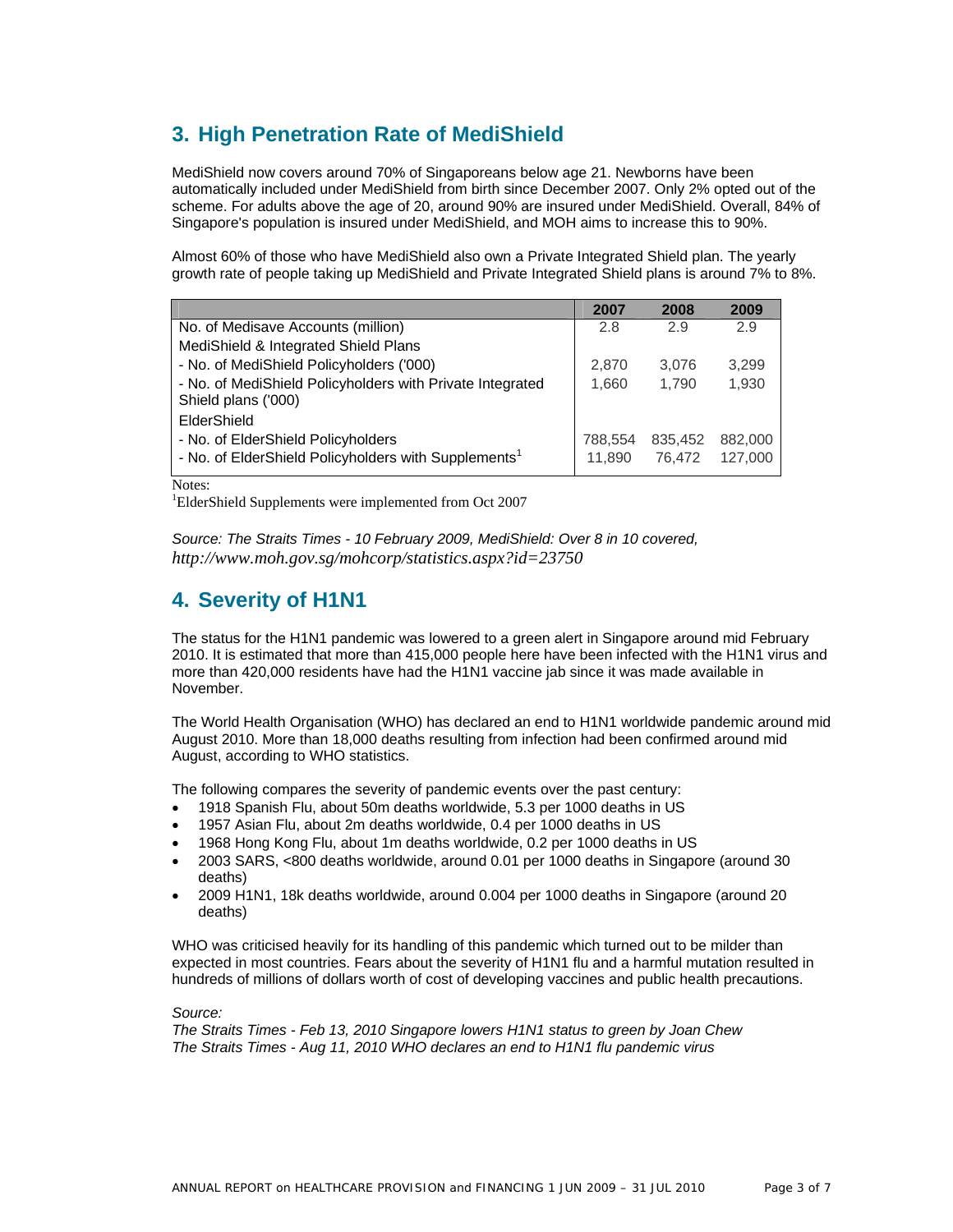## **5. Measures to contain increase in medical costs**

### **Boost the use of community hospitals**

Subsidies for patients at community hospitals will go up. Patients can also use more of their Medisave funds to pay for treatments at these hospitals from the middle of this year. In addition, community hospitals will be geared up to deal with patients recovering from more serious conditions, such as hip fractures and urinary tract infections.

By doing so, they will help to lower costs as community hospitals are cheaper to run. At the same time, it will free up beds in acute hospitals for other patients.

#### **Private Hospitals to publish price list**

THE full cost of treatments at private hospitals will be made known from 2011. The Ministry of Health (MOH) is getting tough on the hospitals to share the sizes of their bills, by requiring that they state the full bill if patients want to make Medisave claims. This means that patients will be able to compare prices between both the private and public hospitals, which already supply information on bills for 70 procedures. Private hospitals now provide sizes of bills for only about a dozen treatments.

*Source:* 

*The Straits Times - Mar 10, 2010 budget debate Moves to boost use of community hospitals The Straits Times - May 4, 2010 Private hospitals must also post price lists This allows patients to compare prices, says Health Minister* 

### **6. Impact of Means Testing**

Means testing is a way to focus limited resources for needy Singaporeans, by channeling it to those who need it most. Means testing has been implemented at the government-funded nursing homes since 2000 and at the other intermediate and long term care facilities since 2001. Lower-income patients receive more subsidies than the higher-income patients at these facilities.

As subsidized wards become more enhanced and better furnished with amenities, patients who previously selected Class A or B1 may choose Class B2 or C wards now. This would crowd out the lower-income patients, who cannot afford higher class wards and have no choice but to seek treatment in subsidised wards. Means testing will help ensure that the lower-income still have access to subsidised wards and are not crowded out by those who could afford private care. Means testing assesses patients' financial status by their income over the last 12 months, or the annual value of their home if they have no income. The better-off get lower subsidies than the needy when they choose the C- and B2-class wards in public hospitals.

Since means testing has been implemented, more than 90% of patients still received the full subsidy of the ward classes they chose after means testing was implemented. This shows that Singaporeans do choose wards that are appropriate to their income levels.

*Source: The Straits Times 10 Feb 2009 MediShield: Over 8 in 10 covered*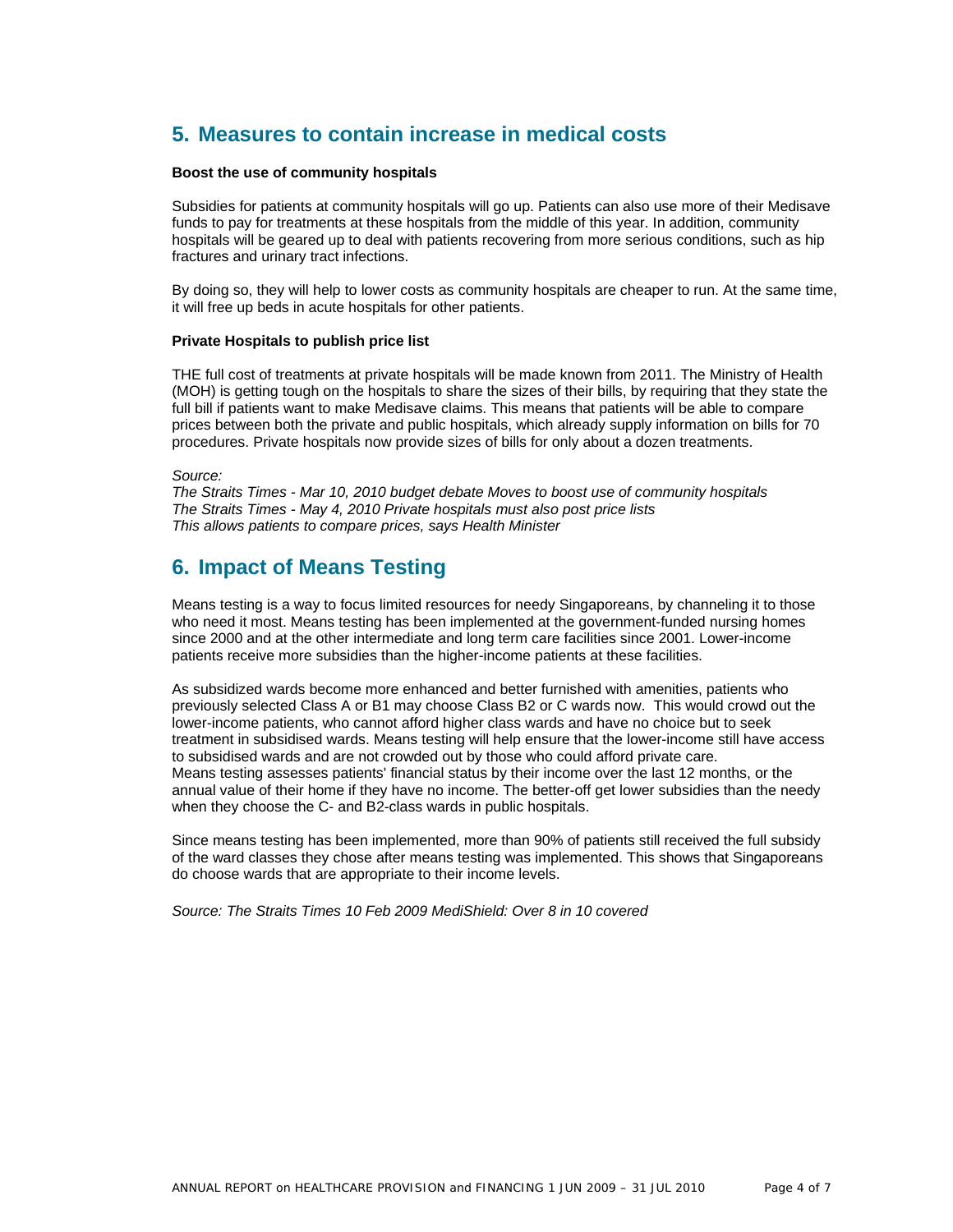# **7. Reduction in Permanent Residents subsidy**

To further sharpen the distinction between citizens and PRs, MOH will reduce the current healthcare subsidy for Permanent Residents (PRs) for public hospitals (Class B2 and C wards) and intermediate and long term care sector (i.e. community hospitals, nursing homes etc) by 10%. The reduction will be implemented in stages over next two years (first reduction in 1 Jan 2011), to ease the adjustments for the PRs affected by this policy. By 2012, there will be a 20 percentage-point differential in healthcare subsidies between citizens and PRs.

| <b>Ward Class/</b>                          | <b>Citizen</b>       | <b>PR</b>      |                      |                      |  |
|---------------------------------------------|----------------------|----------------|----------------------|----------------------|--|
| <b>Service Type</b>                         | <b>Subsidy Level</b> | <b>Current</b> | <b>Fr 1 Jan 2011</b> | <b>Fr 1 Jul 2011</b> |  |
| Class B <sub>2</sub>                        | 65%                  | 55%            | 50%                  | 45%                  |  |
| Class C                                     | 80%                  | 70%            | 65%                  | 60%                  |  |
| Day Surgery<br><b>Specialist Outpatient</b> | 65%                  | 55%            | 50%                  | 45%                  |  |
| Clinic                                      | 50%                  | 40%            | 35%                  | 30%                  |  |

*Source: http://www.moh.gov.sg/mohcorp/pressreleases.aspx?id=23746 http://www.moh.gov.sg/mohcorp/uploadedFiles/News/Press\_Releases/2010/Press%20Release\_subsi dy%20distinction\_annex.pdf* 

## **8. Changes in Medisave**

### **Minimum sum for Medisave accounts and Medisave contribution ceiling**

The minimum sum for Medisave accounts and Medisave contribution ceiling have been increased with effect from July 1, 2010.

The Medisave Minimum Sum (MMS) will be raised to \$34,500 from \$32,000. The Medisave Contribution Ceiling (MCC) or the maximum balance of the Medisave Account will be increased correspondingly to \$39,500, from \$37,000. The MCC is fixed at \$5,000 above MMS.

The sum is increased because people are living longer and the use of funds in the national health savings programme has been liberalised.

### **Medisave can be used in a dozen of Malaysian hospitals**

From March 2010, Medisave can be used to pay for private hospital care at 12 hospitals and medical centres in Malaysia. These facilities are owned by two Singapore health-care groups (Health Management International and Parkway Holdings) and could cost half of what it does here.

Patients who opt for the Malaysian hospitals must be referred by the Singapore groups' centres first. They can use money from their Medisave accounts only for day surgery or in-hospital admissions.

Restricting the use of Medisave to hospitals that have formal arrangements with a Singapore operator would give some assurance of quality of care and prevention of abuse.

*Source: Business Times - 15 May 2010 Minimum sum raised for CPF, Medisave accounts The Straits Times - Feb 16, 2010 Benefits of Medisave use abroad The Strait Times - Feb 11, 2010 Medisave can be used in 12 Malaysian hospitals The Straits Times – May 14, 2010 Medisave sum to be raised, reasons include rising health-care costs, longer life expectancy: MOH*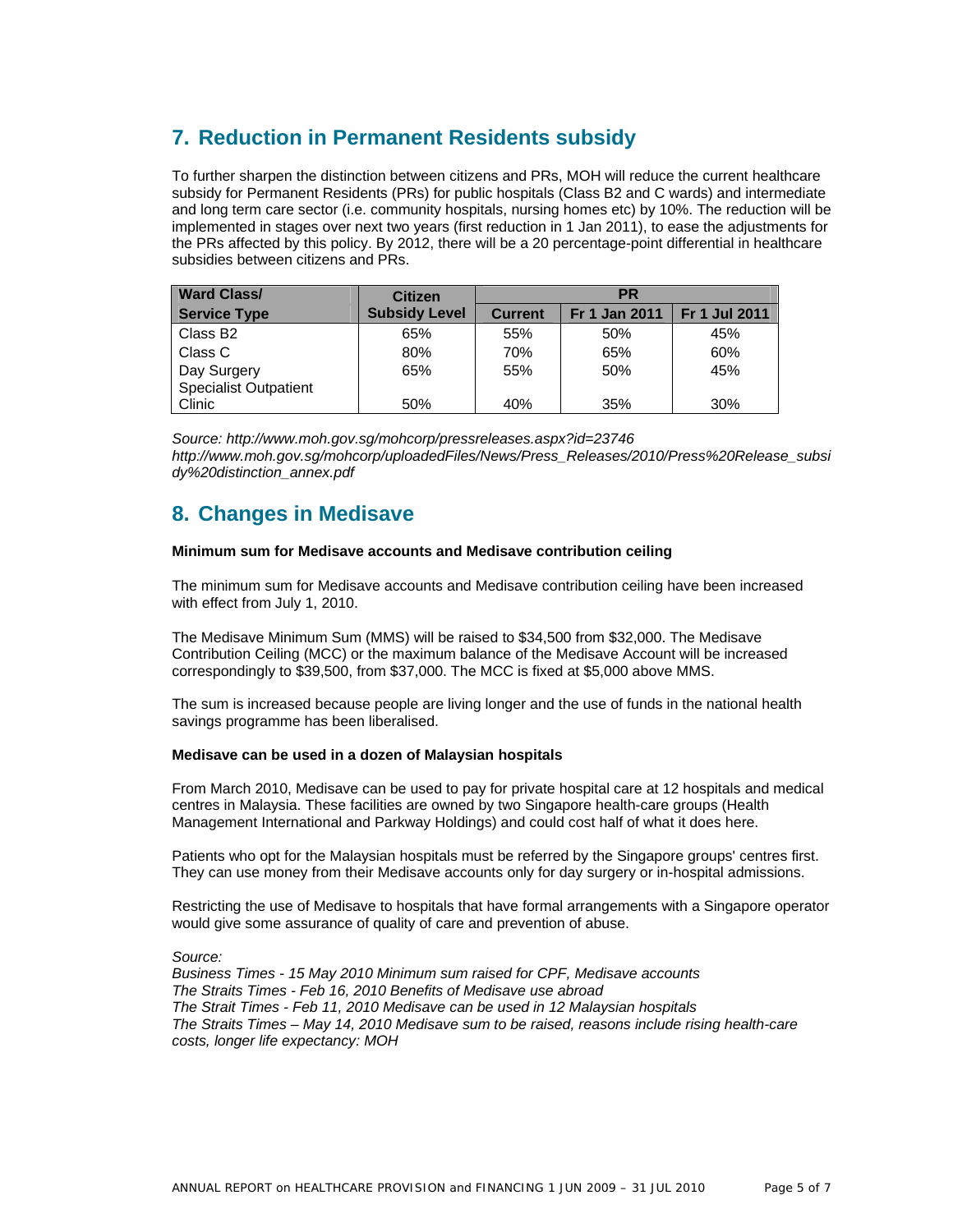# **9. Reimbursement for kidney donors**

From 1 Nov 2009, needy kidney donors who are Singaporeans and permanent residents can apply to be reimbursed for their medical and insurance expenses and be paid up to \$5,000 for loss of income from National Kidney Foundation (NKF).

The reimbursement mainly covers post-operation costs such as health checks, laboratory tests, surgery, hospitalisation and follow-up visits, as well as loss of income due to the donation. Donors have to be referred by restructured hospitals and must meet the foundation's means test criteria.

The \$5,000 cap was derived from the national salary average of \$2,500 a month for a period of two months. It will also pay for hospitalisation and surgical insurance premiums, which will be capped at CPF Basic MediShield amounts and the premiums for a new insurance plan put up by NKF and NTUC Income. The \$100,000 policy will cover the donor against death, total and permanent disability, and 30 critical illnesses as a result of the organ donation.

*Source: Sunday Times: Nov 1, 2009 | Up to \$5,000 for kidney donors | Amount will cover loss of income; NKF fund will help with medical and insurance costs | By Tan Dawn Wei http://www.nkfs.org/index.php?option=com\_content&task=view&id=350&Itemid=141*